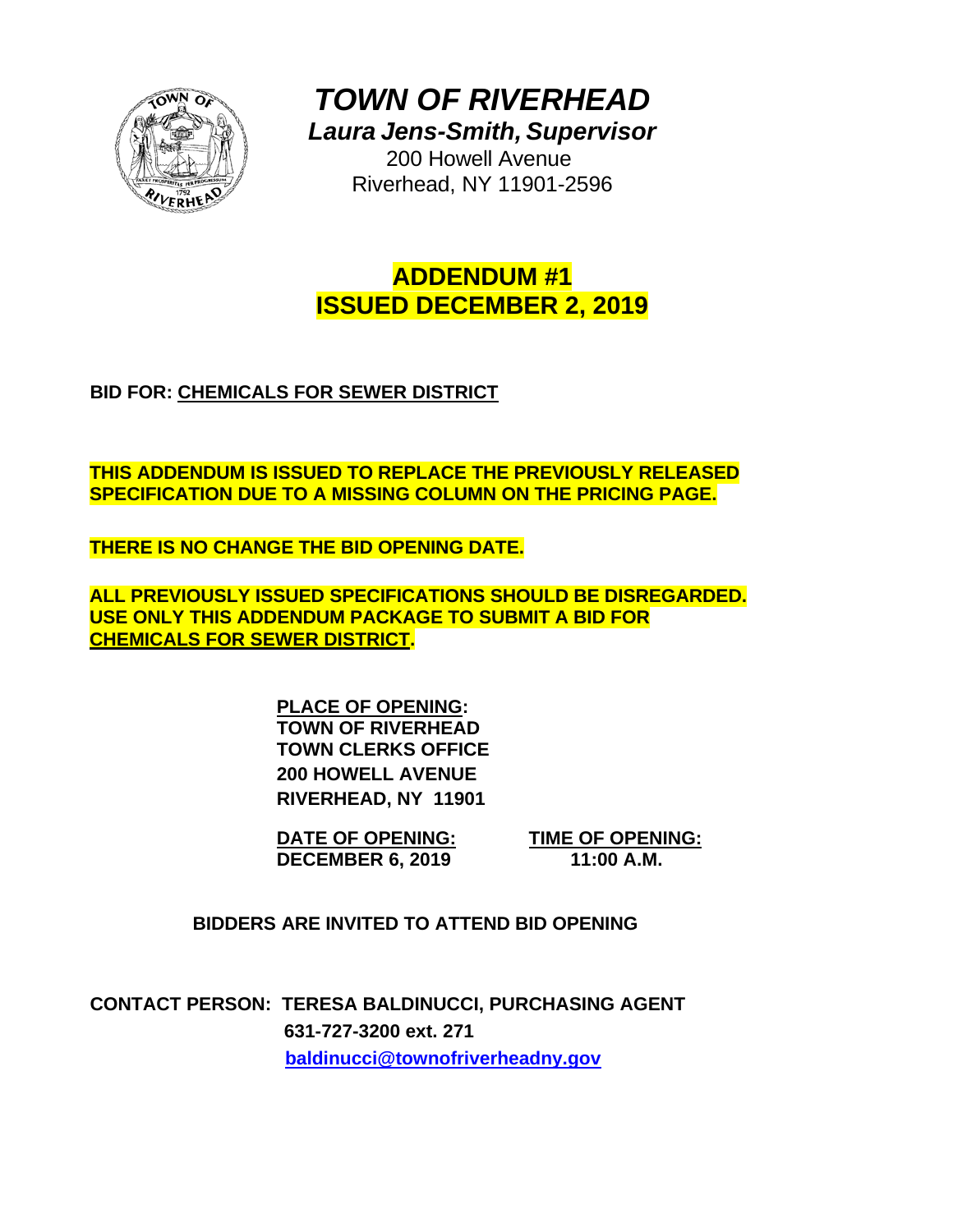

# TOWN OF RIVERHEAD

*Laura Jens Smith, Supervisor* 200 Howell Avenue Riverhead, New York 11901-2596 631-727-3200

# **BID FOR: CHEMICALS FOR SEWER DISTRICT**

\_\_\_\_\_\_\_\_\_\_\_\_\_\_\_\_\_\_\_\_\_\_ BIDDERS NAME DATE

BIDDERS ADDRESS

CITY, STATE, ZIP

 $(\_\_)$ PHONE NUMBER

\_\_\_\_\_\_\_\_\_\_\_\_\_\_\_\_\_\_\_\_\_\_\_\_\_\_\_ EMAIL ADDRESS

In compliance with your advertisement for bids to be opened at **11:00 am on DECEMBER 6, 2019** and subject to all conditions thereof, the undersigned hereby proposes to furnish the item(s) and/or service(s) itemized in this proposal in accordance with the Notice to Bidders, General Information Agreement and Specifications contained herein on the Bid Proposal Form attached.

Bidder certifies that the prices quoted herein do not include Federal Excise Tax or any Federal, New York State or City Sales Tax and are not higher than prices charged to any governmental or commercial consumer for like merchandise and/or service; and all prices include shipping and freight charges to any Municipal building or site within the Town of Riverhead.

Respectfully submitted,

(SIGNATURE)

 $\overline{\phantom{a}}$  , and the contract of the contract of the contract of the contract of the contract of the contract of the contract of the contract of the contract of the contract of the contract of the contract of the contrac (PRINT NAME/TITLE)

 THIS PAGE MUST BE COMPLETED, SIGNED, AND RETURNED WITH BID VENDOR NAME MUST BE PRINTED ON EVERY PAGE OF BID SUBMISSION

BIDDERS ARE INVITED TO ATTEND BID OPENING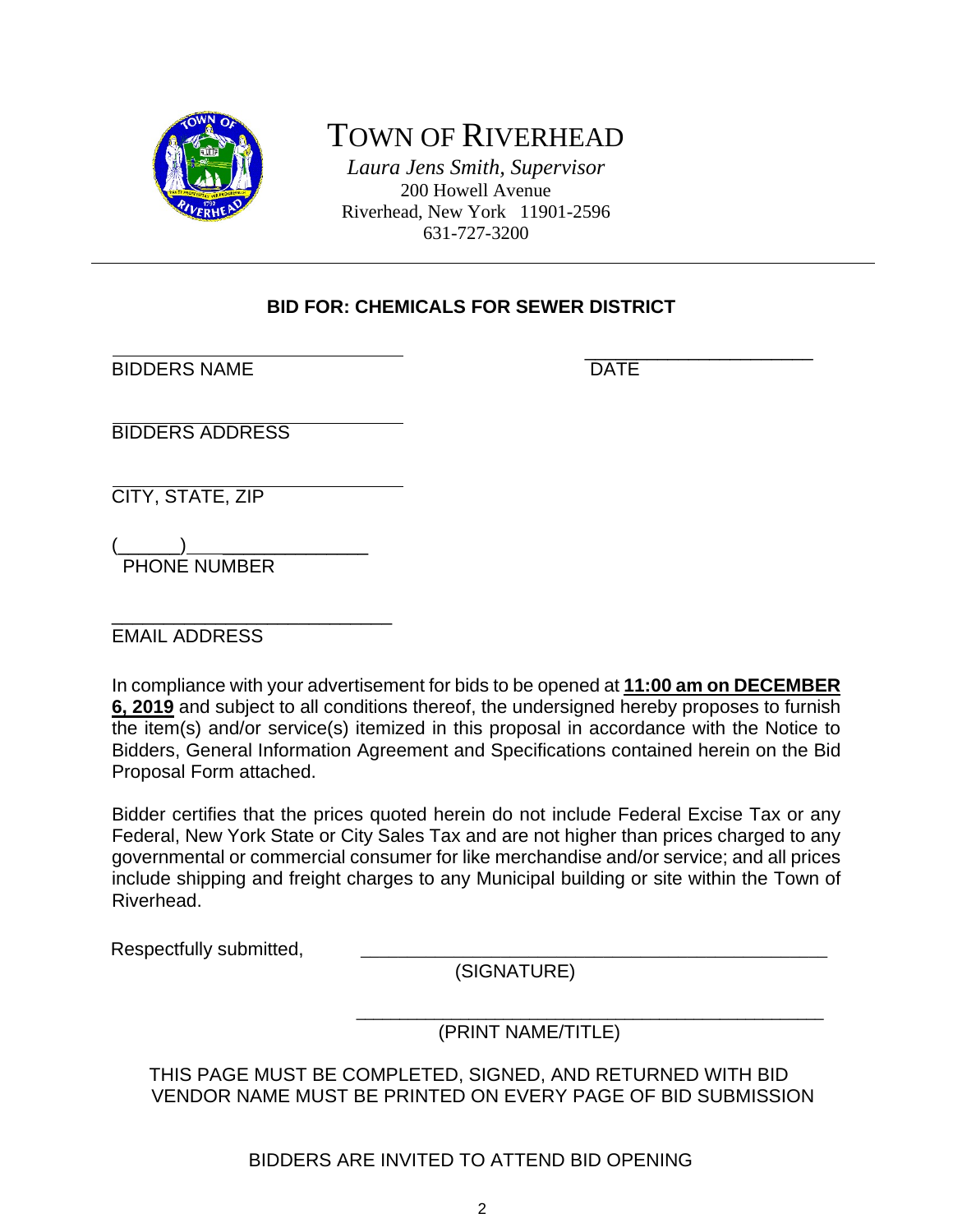# **TOWN OF RIVERHEAD NOTICE TO BIDDERS**

Sealed bids for **CHEMICALS FOR SEWER DISTRICT** for use by the Town of Riverhead Sewer District will be received by the Office of the Town Clerk at Riverhead Town Hall, 200 Howell Avenue, Riverhead, New York on or before **11:00 am** on **December 6, 2019**, at which time they will be publicly opened and read aloud.

Specifications and guidelines for submission of bids are available on the Town website at www.townofriverheadny.gov, click on "Bid Requests" beginning **November 27, 2019**. All bids must be submitted on the bid form provided. Any and all exceptions to the Specifications must be listed on a separate sheet of paper, bearing the designation "**EXCEPTIONS TO THE SPECIFICATIONS**" and be attached to the bid form.

All bids must be submitted to the Town Clerk's Office, at the address stated above, in a sealed envelope clearly marked **"CHEMICALS FOR SEWER DISTRICT**" for the Town of Riverhead. Bid proposals must **be received by the Office of the Town Clerk by no later than 11:00 am on December 6, 2019.** 

Please take notice that the Town Board reserves the right to reject in whole or in part any or all bids, waive any informality in the bids, and accept the bid which is deemed most favorable in the interest of the Town of Riverhead. The Town Board will use its discretion to make judgmental determination as to its best estimate of the lowest bidder. Note: Bid responses must be delivered to the Office of the Town Clerk at the address above. The Town may decline to accept, deem untimely, and/or reject any bid response/proposal that is not delivered to the Office of the Town Clerk.

> BY ORDER OF THE TOWN BOARD OF THE TOWN OF RIVERHEAD

DIANE M. WILHELM, Town Clerk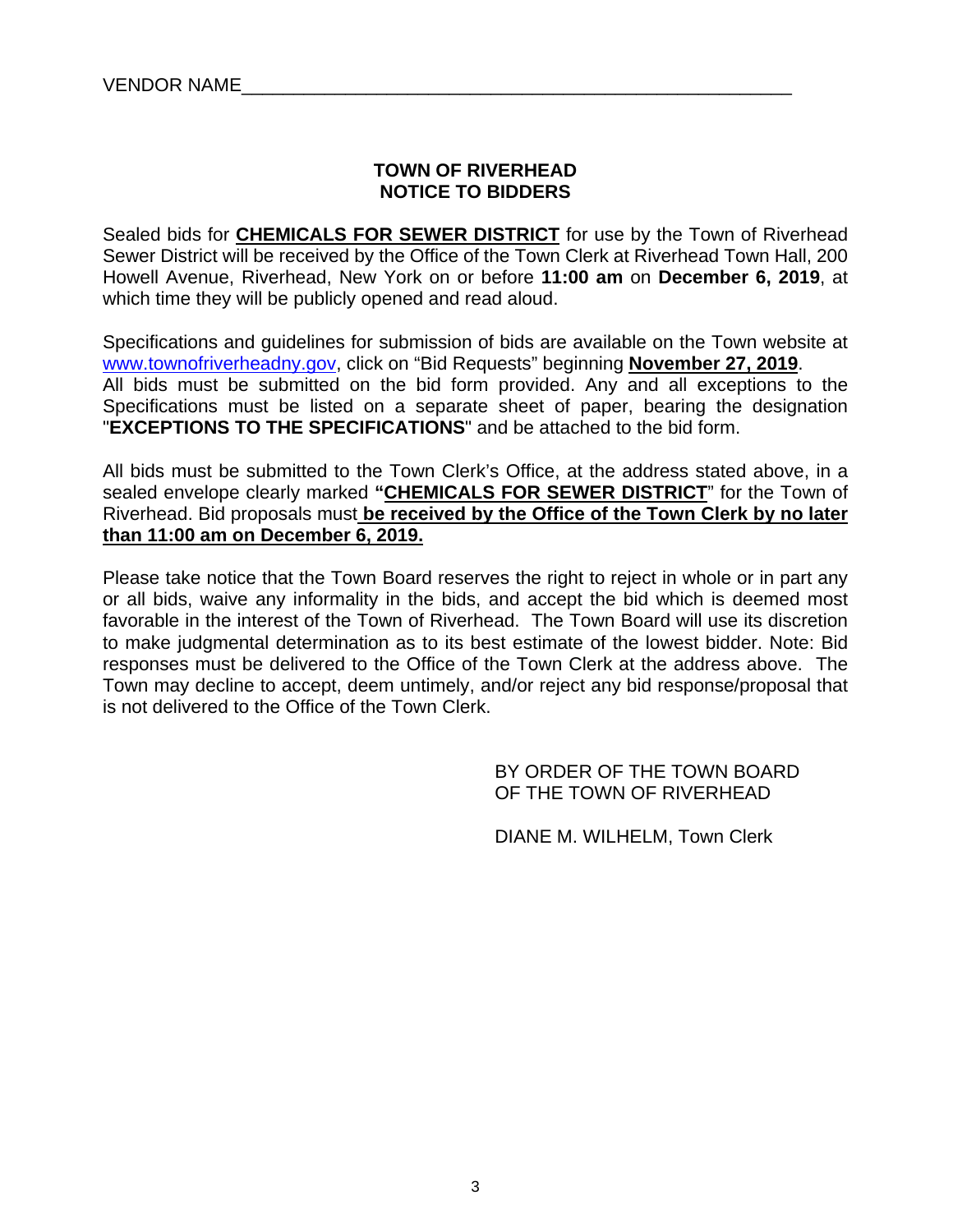# **TOWN OF RIVERHEAD BID SPECIFICATION**

## **CHEMICALS FOR SEWER DISTRICT**

#### **I. GENERAL BID SPECIFICATIONS**

#### **1. General Instructions**

Bidders shall be responsible to carefully examine the bid specifications. These specifications require the doing of all things necessary or proper for, or incidental to the furnishing and delivery of said chemicals. All things not expressly mentioned in these specifications, but involved in carrying out their intent are required by these bid specifications; and the vendor shall perform the same as though they were specifically mentioned, described and delineated. Read all documents contained in the bid specifications.

Bidders are responsible for submitting their bids to the appropriate location at or prior to the time indicated in the specifications. **No bids will be accepted after the designated time or date indicated in the bid specifications.** It is suggested that registered mail be used to submit bids. Delay in mail delivery is not an exception to the receipt of a bid.

A copy of the official bid documents may be obtained at the Town's website: www.townofriverheadnv.gov. In addition to obtaining the official bid documents, any and all addendum pertaining to a particular bid or RFP are posted on the Town website referenced above-log and scroll to bid for **CHEMICALS FOR SEWER DISTRICT**. It is incumbent upon all potential bidders to view all posted addenda prior to the bid close date.

Any questions or clarification to the bid specifications or technical specifications must be submitted in writing to Teresa Baldinucci, Purchasing Agent at 200 Howell Ave., Riverhead, NY 11901 or by email to: baldinucci@townofriverheadny.gov prior to the bid opening, **unless otherwise stated\*.** Such questions must be in the possession of the Purchasing Agent at least 72 hours prior to the bid opening, **unless otherwise stated\*. Verbal questions will not be entertained.** 

**Bidders must submit one original copy of their bids.** The original must be sealed and clearly marked **"CHEMICALS FOR SEWER DISTRICT".** All bids shall be made out on the proposal forms attached hereto and all the attached certificates must be completed and signed in compliance with the provisions of Section 103-d of the New York State General Municipal Law. All bids must be filled out in ink, or be typewritten. Bids submitted in pencil will be rejected as unresponsive. Bids which have been corrected by white out or cross out, and have not been initialed and/or dated will be rejected as unresponsive. Bid Responses may be rejected if they show any omission, irregularity, alteration of form, addition, condition, unresponsiveness, or unbalance.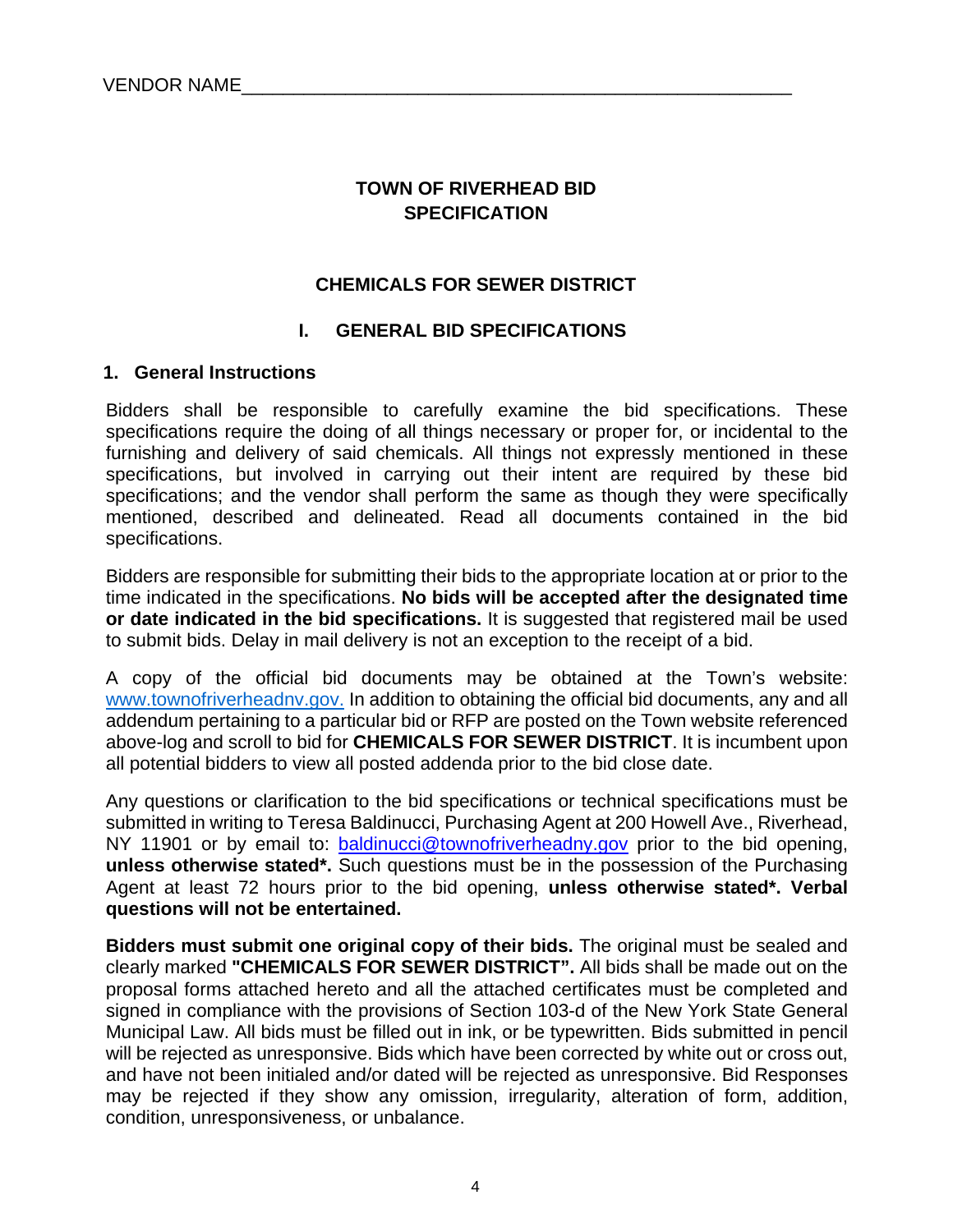Samples may be requested by the Town for the purpose of product evaluation. It is understood that samples will be provided at **no** charge to the Town and will be returned, when requested, within 30 days after the evaluation is completed, at the expense of the vendor. All samples left longer than 30 days after the evaluation period will be discarded.

The Purchasing Agent, and/or his/her designee, shall be the only one authorized to make changes or alterations to anything contained in these specifications. As stated above, any changes shall be posted as an addendum on the following website: www.townofriverheadny.gov. The Purchasing Agent reserves the right to reject all bids, parts of all bids, or all bids for any one or more items or contractual services included in the proposed contract, when such rejection is in the best interest of the Town. The contract will be awarded to the RESPONSIBLE BIDDER offering the best price, availability to supply good/parts within the requested time frames, and location/proximity to the Town's Sewer District (Sewer District is located at River Avenue \*just off Riverside Drive, Riverhead, NY). A responsible bidder is a manufacturer, producer, dealer, vendor, or bona fide manufacturer's agent who has demonstrated judgment and integrity, is of good reputation, experienced in his work, whose record of past performance in the trade is established as satisfactory, and whose financial status is such to provide no risk to the Town of Riverhead in its contractual relations.

No bidder may withdraw a bid within forty-five (45) days after the actual date of the bid opening. Any bidder who does not honor their bid within the forty-five (45) days may be barred from bidding in any jurisdiction in New York State.

Any bidder, contractor, or manufacturer who, in the course of his work, uses or supplies products which may be toxic or harmful, shall provide an MSDS to the Town of Riverhead Purchasing Department prior to the use of those products by the Town or the contractor.

Bidders who are required to adhere to the prevailing wage schedule shall obtain and maintain a current schedule from the New York State Department of Labor for the entire term of the contract. The Town may audit adherence to this schedule at any time during or after the contract period.

By submission of this bid, each bidder and each person signing on behalf of any bidder certifies, and in the case of a joint bid each party thereto certifies as to its own organization, under penalty of perjury, that to the best of its knowledge and belief that each bidder is not on the list created pursuant to paragraph (b) of subdivision 3 of section 165-a of the state finance law.

# **2. Bid Costs and Expenses**

 The Town of Riverhead will not pay any costs incurred by any CONTRACTOR associated with any aspect of responding to the request for bids, including bid preparation, printing or delivery, or negotiation process.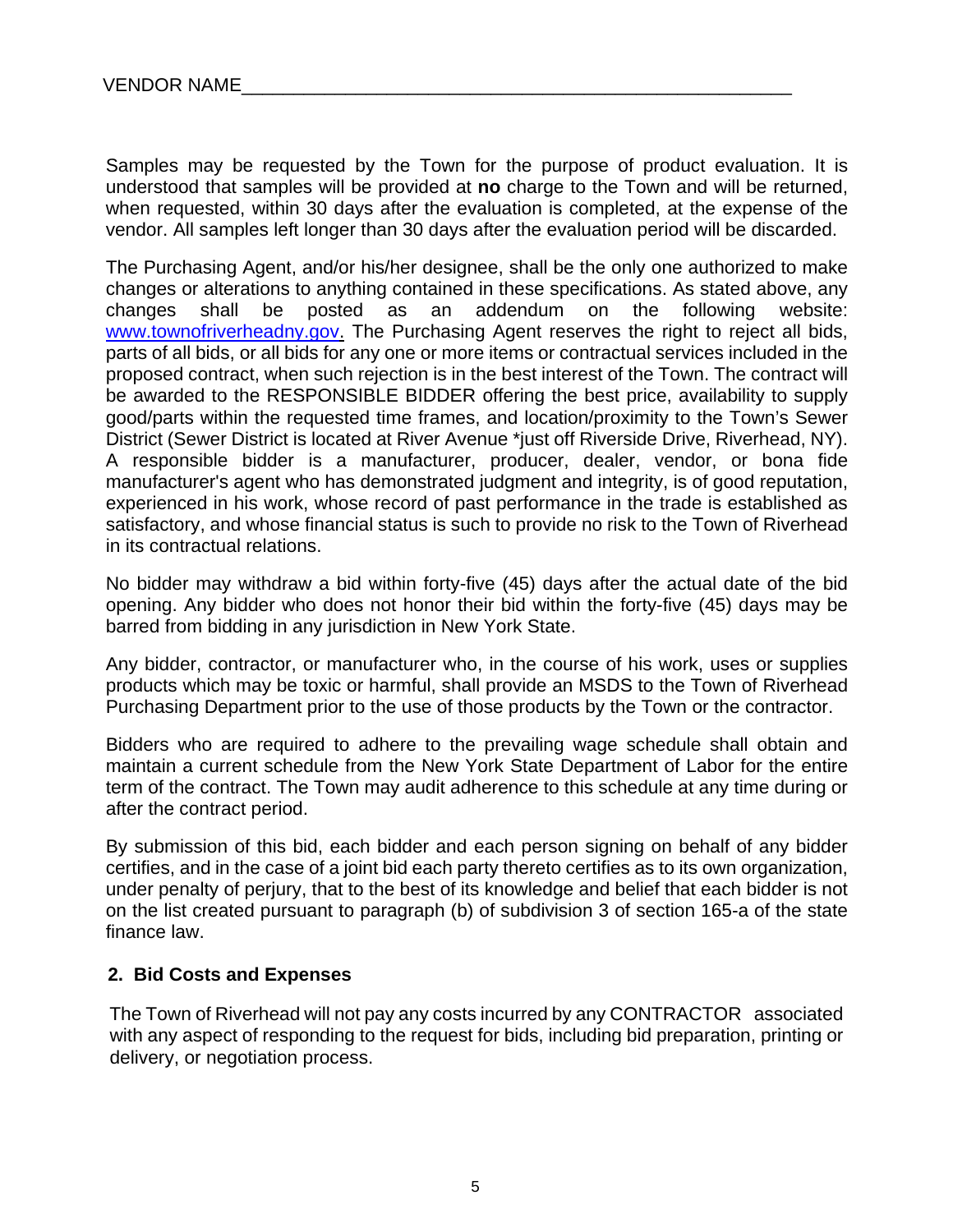# **3. Bid Expiration Date**

Prices quoted in the bid shall remain fixed and binding on the Bidder for at least one (1) year from the date of the signed contract. The Town of Riverhead reserves the right to ask for an extension of time if needed.

# **4. Non-Conforming Bids**

Non-conforming Bids will not be considered. Non-conforming bids are defined as those that do not meet the requirements of the bid specification. The determination of whether a bid requirement is substantive or a mere formality shall reside solely within the Town of Riverhead.

# **5. Sub-Contracting**

The CONTRACTOR selected shall be solely responsible for contractual performance and CONTRACTOR assumes all responsibility for the quality of work performed under this contract.

# **6. Discrepancies and Omissions**

CONTRACTOR is fully responsible for the completeness and accuracy of their bid, and for examining this bid and all addenda. Failure to do so will be at the sole risk of CONTRACTOR. Should CONTRACTOR find discrepancies, omissions, unclear or ambiguous intent or meaning, or should any questions arise concerning this request for bid, CONTRACTOR shall notify the PURCHASING AGENT, in writing, of such findings at least five (5) days before the bid opening. This will allow issuance of any necessary addenda. It will also help prevent the opening of a defective bid and exposure of CONTRACTOR'S bid upon which award could not be made. All unresolved issues should be addressed in the bid. Protests based on any omission or error, or on the content of the solicitation, will be disallowed if these faults have not been brought to the attention of the Designated Contact, in writing, no later than five (5) calendar days prior to the time set for opening of the bids.

# **7. Town's Right to Reject Bids**

The Town reserves the right to accept or reject any or all bids or any part of any bid, to waive defects, technicalities or any specifications (whether they be in the Town's specifications or CONTRACTOR'S response), to sit and act as sole judge of the merit and qualifications of each product offered, or to solicit new bids on the same project or on a modified project which may include portions of the originally proposed project as the Town may deem necessary in the best interest of the Town.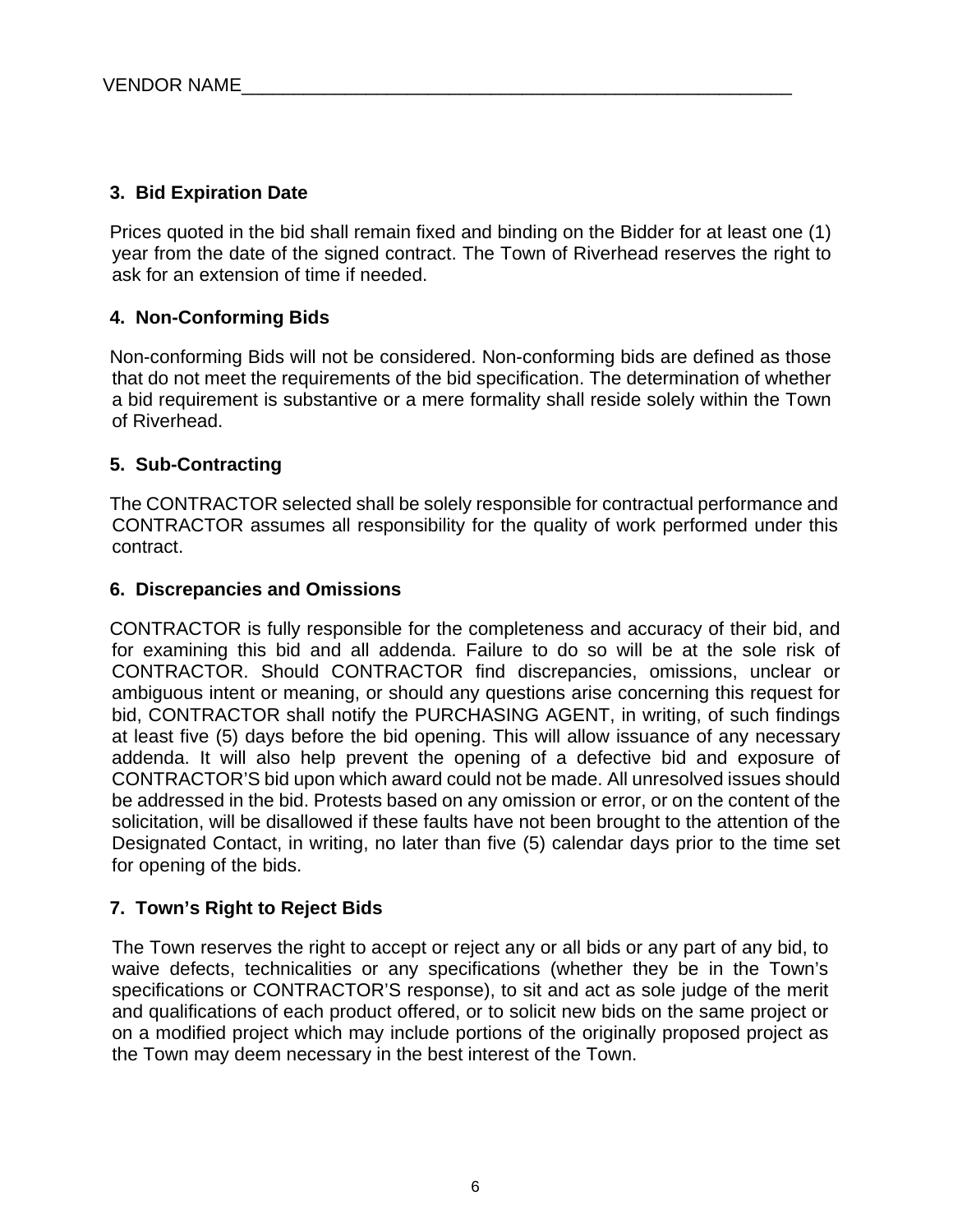# **8. Town's Right to Cancel Solicitation**

The Town reserves the right to cancel this solicitation at any time during the procurement process, for any reason or for no reason. The Town makes no commitments expressed or implied, that this process will result in a business transaction with any CONTRACTOR.

# **9. Notification of Withdrawal of Bid**

CONTRACTOR may modify or withdraw its bid by written request, provided that both bid and request is received by the Town prior to the bid due date. Bids may be re-submitted in accordance with the Bid Notice due date in order to be considered further. Bids become the property of the Town at the bid submission deadline. All bids received are considered firm offers at that time.

### **10. Exceptions to the Bid Specifications**

Any exceptions to the Bid Specifications or the Town's terms and conditions, must be highlighted and included in writing in the bid. Acceptance of exceptions is within the sole discretion of the evaluation of the Town.

### **11. Award of Contract**

The final award of a contract is subject to approval by the Town. The Town has the sole right to select the successful CONTRACTOR(S) for award, to reject any bid as unsatisfactory or non- responsive, to award a contract to other than the lowest priced bid, to award multiple contracts, or not to award a contract. Notice in writing to a CONTRACTOR of the acceptance of its bid by the Town will constitute a contract, and no CONTRACTOR will acquire any legal or equitable rights or privileges until the occurrence of such event.

#### **12. Contract Terms and Conditions**

The term of the contract between the successful bidder and the Town shall be for one (1) year. At the end of the contract period, the contract may be extended (not to exceed 1 one (1) year extension) upon the same terms and conditions at the sole discretion of the Town of Riverhead and with the consent of the vendor. The Town also reserves the right to cancel this contract at any time without notice.

#### **13. Independent Contractors**

The parties to the contract shall be independent contractors to one another, and nothing herein shall be deemed to cause this agreement to create an agency, partnership, joint venture or employment relationship between parties. Each party shall be responsible for compliance with all applicable workers compensation, unemployment, disability insurance, social security withholding and all other similar matters. Neither party shall be liable for any debts, accounts, obligations or other liability whatsoever of the other party or any other obligation of the other party to pay on the behalf of its employees or to withhold from any compensation paid to such employees any social benefits, workers compensation insurance premiums or any income or other similar taxes.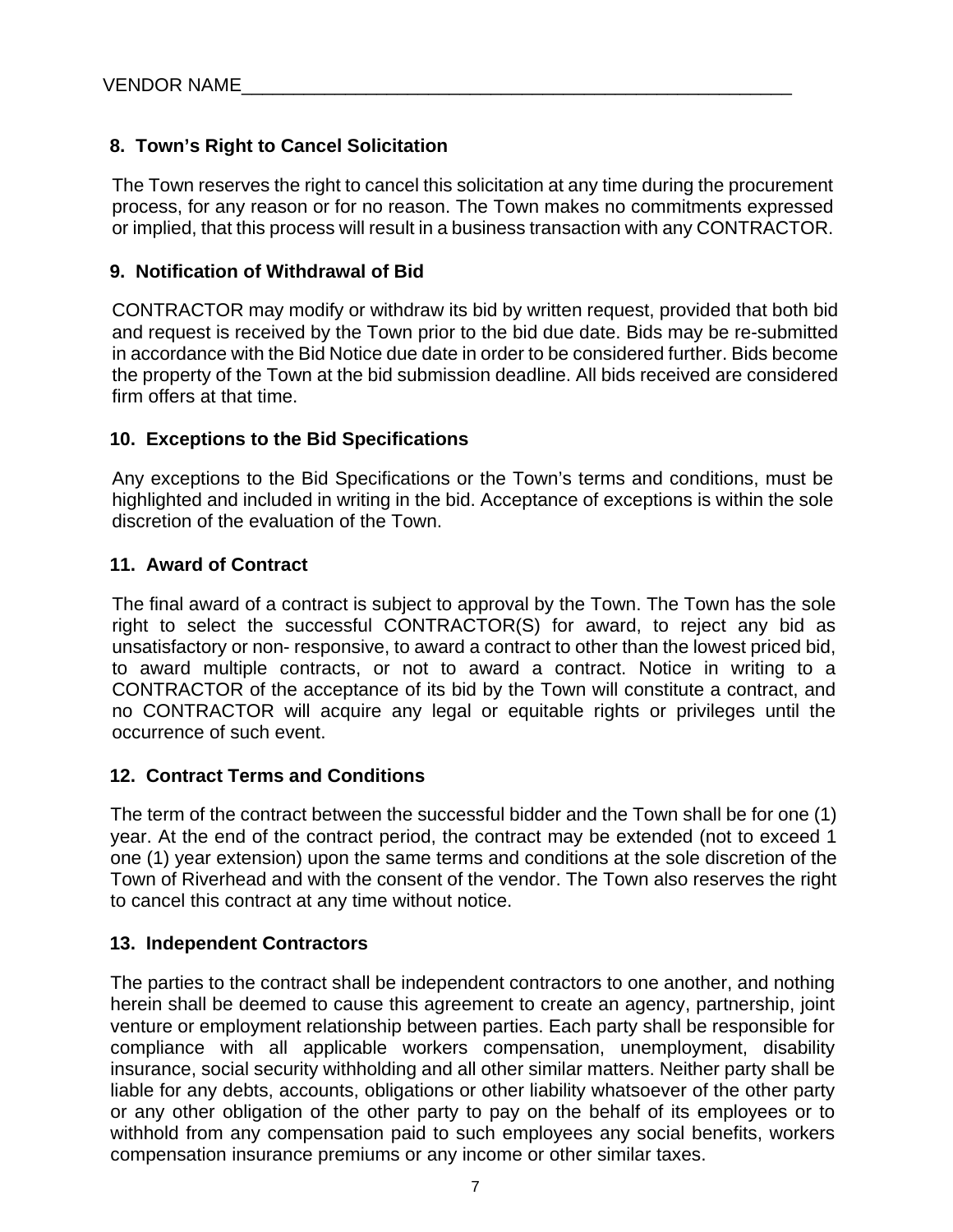# **14. Licenses and Permits**

In performance of the contract, the CONTRACTOR will be required to comply with all applicable federal, state and local laws, ordinances, codes, and regulations. The cost of permits and other relevant costs required in the performance of the contract shall be borne by the successful CONTRACTOR. The CONTRACTOR shall be properly licensed and authorized to transact business in the State of New York.

### **15. Notice**

Any notice to the Town of Riverhead required under the contract shall be sent to:

**Teresa Baldinucci, Purchasing Agent Town of Riverhead 200 Howell Avenue Riverhead, NY 11901** 

#### **16. Indemnification**

a. General Indemnification**:**

By submitting a bid, the proposing CONTRACTOR agrees that in the event it is awarded a contract, it will indemnify and otherwise hold harmless the Town of Riverhead, its agents and employees from any and all liability, suits, actions, or claims, together with all costs, expenses for attorney's fees, arising out of the CONTRACTOR'S its agents and employees' performance work or services in connection with the contract, regardless of whether such suits, actions, claims or liabilities are based upon acts or failures to act attributable, whole or part, to the Town, its employees or agents.

b. Insurance

i. CONTRACTOR recognizes that it is operating as an independent contractor and that it is liable for any and all losses, penalties, damages, expenses, attorney's fees, judgments, and/or settlements incurred by reason of injury to or death of any and all persons, or injury to any and all property, of any nature, arising out of the CONTRACTOR'S negligent performance under this contract, and particularly without limiting the foregoing, caused by, resulting from, or arising out of any act of omission on the part of the CONTRACTOR in their negligent performance under this contract.

The CONTRACTOR shall maintain such insurance as will protect against claims under Worker's Compensation Act and from any other claims for damages for personal injury, including death, which may arise from operations under this contract. The CONTRACTOR is an independent contractor and is not an employee of the Town of Riverhead. During the term of this contract, the CONTRACTOR shall, at its own expense, carry insurance minimum limits as Upon award of bid, CONTRACTOR shall provide a copy of all insurance certificates identified below (a, b, c) within thirty six hours of notification of successful bid and prior to commencement of any services identified in the contract/bid specification: a. Proof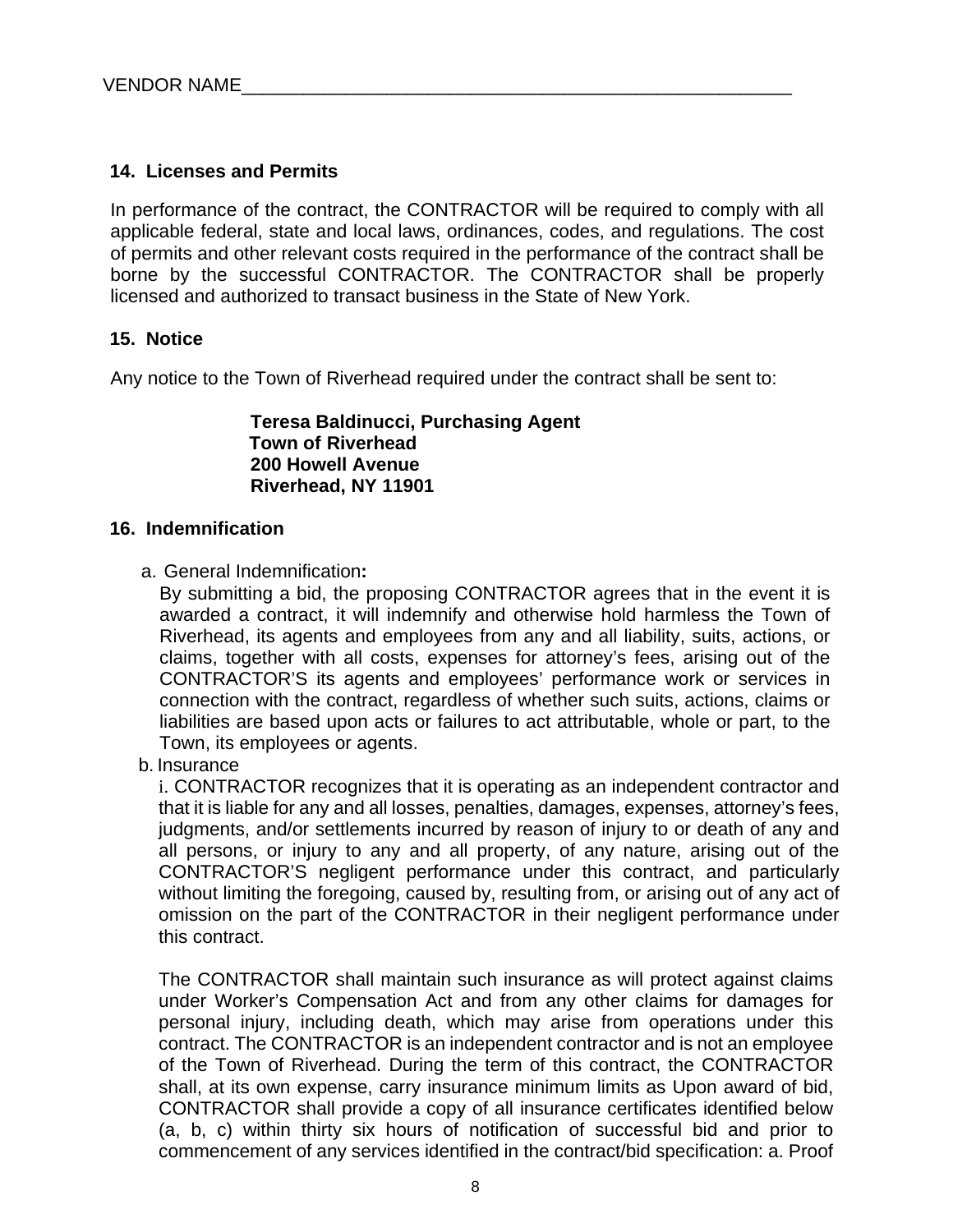of Comprehensive General Liability Insurance, including products completed, contractual, property and personal injury in the amount of \$1,000,000.00 per occurrence and \$2,000,000.00 in the aggregate; and b. Proof of professional liability insurance in the amount of (\$1,000,000.00.); and c. Proof of Automotive/Equipment Liability (Bodily Injury and Property Damage) insurance in the amount of \$100,000 (per occurrence)/\$300,000 (total). In the event the CONTRACTOR fails to provide the insurance required information, the Town may cancel the award and award to the next lowest bidder.

# **17. Piggybacking Clause Method of Award**

The contract, if awarded, will be to the lowest responsive/responsible bidder(s) in part or in whole who meet(s) all the terms of the specifications. The TOWN guarantees no minimum or maximum purchases or contracts as a result of award of this bid. The Town of Riverhead reserves the right to allow all municipal and not for profit organizations authorized under the General Municipal Laws of the State of New York, to purchase any goods and/or services awarded as a result of this bid in accordance with the latest amendments to NYS GML 100 through 104. However, it is understood that the extension of such contracts are at the discretion of the vendor and the vendor is only bound to any contract between the Town of Riverhead and the vendor. Additionally, the TOWN reserves the right to purchase any goods or services included as a part of this bid from any means legally available to it.

# **II. BID SPECIFICATIONS**

#### **1. Scope**

The Town of Riverhead seeks vendors, who are **authorized** to distribute chemicals especially mentioned in the specifics of this bid for the supply (pick up) and delivery of said chemicals for the Town of Riverhead Sewer District. The chemicals are listed below and in the attached Bid Response Form. In addition to the supply and delivery described above, due to the quantity and weight of the chemical "Hydrated Lime" and best management practices regarding storage of this chemical, the Sewer District requires not only supply, delivery but Contractor shall supply people to unload and re-stack this chemical in an area designated by the Superintendent or his designee. The Riverhead Sewer District, and as may be overseen by the Purchasing Director, will be the Department responsible for the ordering of, pick up, schedule delivery of chemicals necessary for daily maintenance of Sewer and Scavenger Waste Plants.

#### **2. Pricing & Bid Award**

- a. Bidders **must submit their bid** based upon their List Price that is in effect at the time and date of bid opening. The discount shall remain in effect throughout the term of the contract. The discount and price quoted shall include all delivery costs any point in the Town of Riverhead, New York and include unloading and restacking of Hydrated Lime.
- b. The Town will evaluate all bids based upon price, discount, type or quantity of supplies available on hand, and proximity to SEWER DISTRICT and make one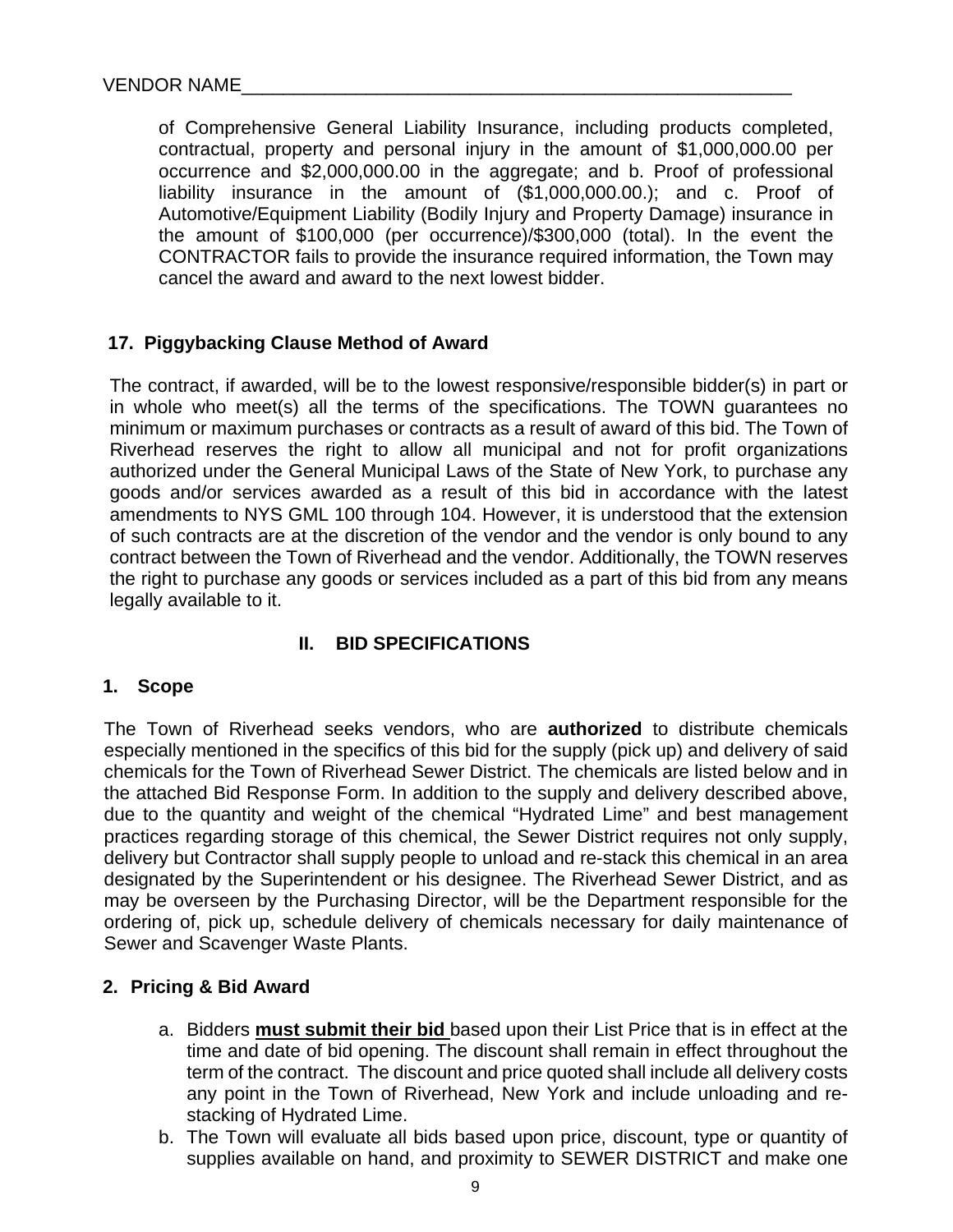or more than one award to such bids deemed in the best interest of the Town.

## **3. Quality and Quantities**

a. All chemicals delivered shall be ready in all aspects to be placed in normal operating service. The Town intends to purchase at least one (1) unit under this contract if funding allows but may order less or more, if necessary. However, the contractor must furnish the quantity actually ordered.

## **4**. **Warranty & Inspection of CHEMICALS**

- a. The Successful Bidder warrants any chemicals furnished shall be of the highest quality, shall comply with specifications, and shall be free from all defects in materials for at least one (1) year. Any defective chemicals shall be immediately replaced free of cost to the Town.
- b. The TOWN OF RIVERHEAD's representatives, upon approval by the contractor and manufacturer, shall have the right and shall be at the liberty to inspect, with the cooperation of the contractor and manufacturer, all materials and workmanship at any time during the manufacturing process and shall have the right to reject all materials and workmanship which do not conform with the specifications. The Town is under no duty to make such inspection; and if such inspection is made or not made, the contractor shall not be relieved of any obligation to furnish materials and workmanship strictly in accordance with specifications. All reports shall be submitted to the contractor and the manufacturer.

#### **5. Delivery**

- a. Successful Bidder shall deliver "out of stock" within twenty four (24) to thirty six (36) hours of placement of order.
- b. The Town must receive all products ordered within the time estimated by the vendor on the bid return sheet. In the event the successful bidder fails to deliver the specified items in good order within the time frame allowed or fails to adhere to the unloading and restacking described above and below, the TOWN reserves the right to purchase the product elsewhere, and any excess cost to the TOWN will be absorbed by such delinquent successful bidder.
- c. The Successful Bidder is responsible for all aspects of delivery, including, unloading of items from the delivery truck and the safe and secure placement of the items in the designated area and the Town accepts no responsibility for unloading and placing the items. As stated above, the supply and delivery of Hydrated Lime, typically delivered on pallets, must be unloaded and restacked in an area designated by the Superintendent or his designee.
- e. In the event delivery of completed products under this contract shall be necessarily delayed because of strike, injunctions, government controls or by reason or any other cause of circumstance beyond the control of the contractor, the time of completion of delivery shall be extended by a number of days to be determined in each instance by mutual agreement between the Town and the Contractor.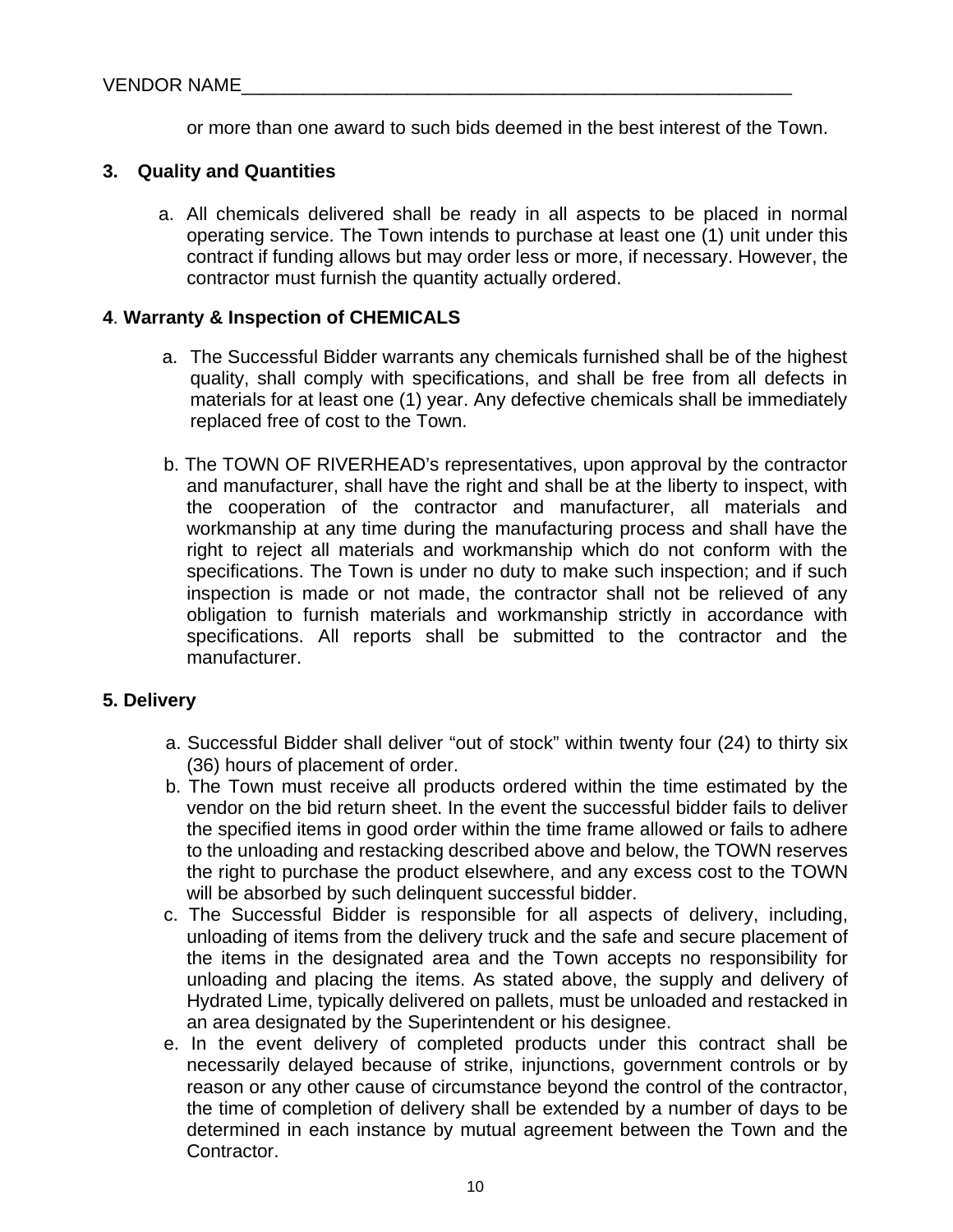# **6. Invoices & Payments**

- a. The vendor shall either accept a Town issued credit card or the vendor shall put the item(s) "on account" and submit an invoice for payment to the Town on a monthly basis. The vendor shall not accept cash payment for any item.
- b. All invoices, vouchers, packing slips and any correspondence shall include the following: date/time; description of item; identify the Town employee accepting the delivery or picking up the item. All invoices shall be submitted for payment to:

**Town Hall – Attn: Sewer Department 200 Howell Ave. Riverhead, NY 11901** 

# **Every invoice must identify the employee receiving the item.**

# **7. Contract Period**

The contract period for this bid award shall be for one (1) year from date of award with the option to extend the contract for one (1) additional twelve-month period, upon the mutual agreement of both parties.

# **8. Municipal Indemnification**

The successful bidder must agree to save, keep, bear harmless and fully indemnify the Town and any of its officers, agents, or representatives from all damages, costs or expenses in law or equity that may at any time arise or be set up for an infringement of the patent rights of any person or persons in consequence of the use by the Town or by any of its officers, agents or representatives of articles supplied under the contract arising from bids submitted and of which the successful bidder and manufacturer are not lawfully entitled to sell, provided the Town gives the successful bidder and manufacturer prompt notice in writing of any suit and all information necessary to defend same.

# **9. Confidential and Proprietary Information**

- a. All information contained in the Bid is subject to production under the New York Freedom of Information Act. Each Bidder shall be responsible for identifying all information in its Bid that it considers confidential and proprietary and not subject to release to the general public for any reason by including with its Bid a separate list entitled "Confidential and Proprietary Information". The list shall identify all such information and shall include the location of such information in the Bid, including page numbers, as well as an explanation as to why each piece of information is considered to be confidential and proprietary. All information not included on the list, even if marked as confidential or "proprietary, shall be considered public information and is subject to release at such time identified in the Town of Riverhead Procurement Policy and as required under the Freedom of Information Act.
- b. Reasons given for considering information within a Bid Response confidential or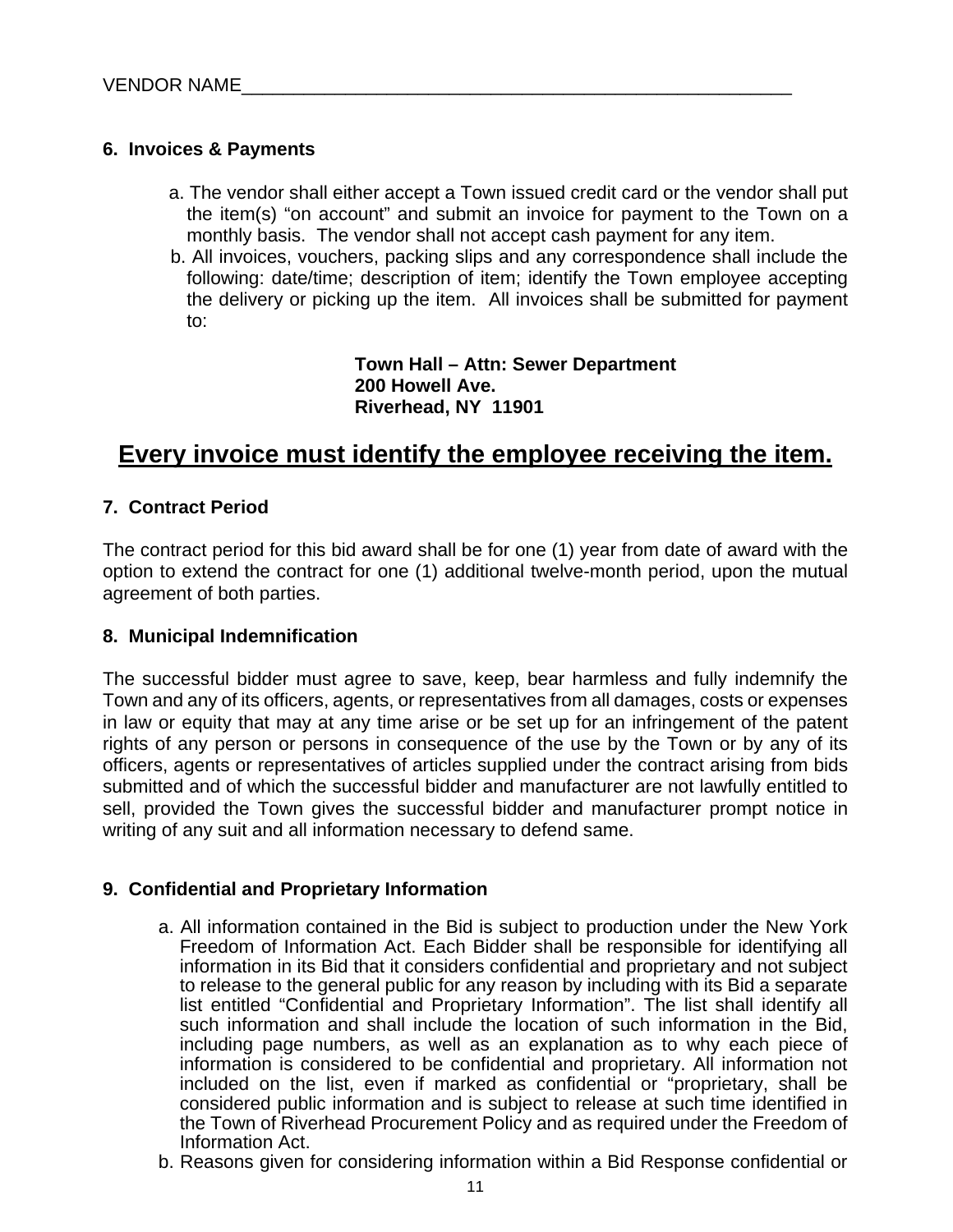proprietary shall be legally justifiable, which is within the sole discretion of the Town. Indicating that a Bid Response in its entirety is confidential and proprietary is not legally justifiable, is not acceptable, and may be grounds for the Town rejecting the Bid Response on the grounds that the Bid Response is not responsive.

- c. Limitations to Liability: Town of Riverhead assumes no responsibility and no liability for costs incurred by Successful Bidder in responding to this bid, including requests for additional information. The Town assumes no responsibility and shall not be liable in any way for the release to the public of information that is contained in the Bid Response.
- d. Bidder agrees to promptly provide any non-confidential information or materials required by the Town to respond to such requests, to the extent required by law.

#### **10. Independent Contractor**

In the performance of this Agreement, the Bidder, including its employees, agents, and subcontractors shall act solely as an independent contractor, and nothing contained in or implied by this Agreement shall be construed at any time to create any other relationship between the Town and the Bidder, including employer and employee, partnership, principal and agent, or joint venture.

### **11. Assignment**

The Contract resulting from this bid and the compensation, which may become due thereunder are not assignable except with prior written approval of the Town.

#### **12. Interpretation**

The Contract resulting from this Solicitation shall be construed under the laws of the State of New York.

#### **13. Indemnification**

If a Contract is awarded, the Successful Bidder shall be required to indemnify, defend, and hold the Town, its employees, and agents harmless from and against any and all claims, loss, liability, cost, and expenses, including attorney fees, howsoever arising or incurred, alleging personal injury, bodily injury, including death, or property damage arising out of or attributable to the Successful Bidder's performance of the Contract awarded.

#### **14. Termination Process**

- a. Termination for Convenience:
- Notwithstanding anything contained herein, the Town may terminate this Agreement anytime, in whole or in part, without showing cause by providing thirty (30) days written notice to the Successful Bidder. The Town shall pay all reasonable costs incurred by the Successful Bidder up to the date of termination. The Successful Bidder shall not be reimbursed for any anticipatory profits, which have not been earned to the date of termination.
- b. The Successful Bidder shall be provided 30 days' notice of any termination not for cause and shall only perform such work during the 30-day notice period that is authorized in writing by the Town's Purchasing Agent.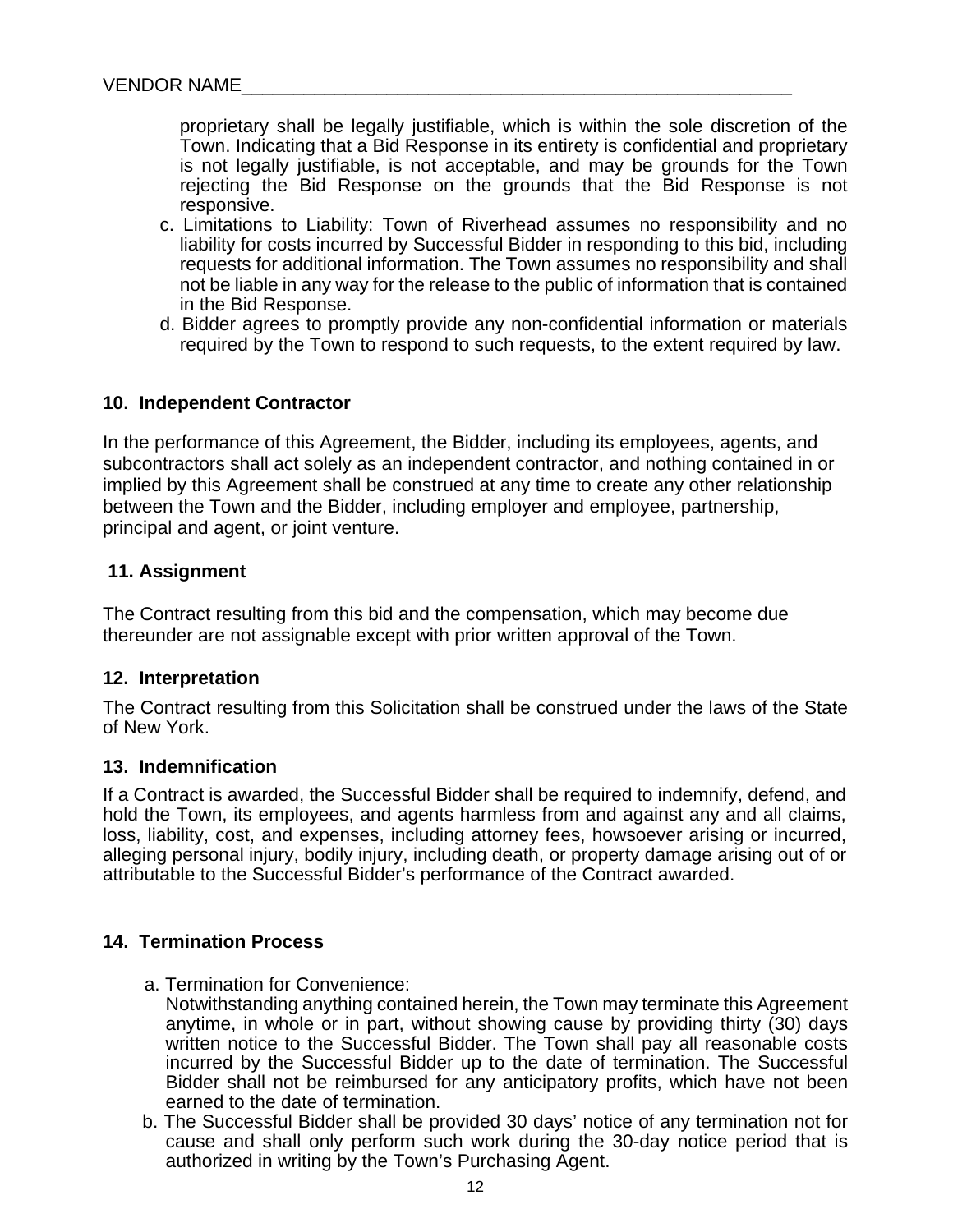- c. This Agreement may be terminated by the Town upon at least seven (7) days' notice to the Successful Bidder in the event that: (1) the Work is permanently abandoned by the Town; (2) continued Work is deemed by the Town, in its sole discretion, not to be in the best interests of the Town; or (3) monies are no longer available or are not appropriated to fund the Work being performed or to be performed under this Agreement.
- d. Termination for Cause:

Notwithstanding anything contained herein, if the Successful Bidder fails to fulfill its obligation under this Agreement properly and on time or otherwise violates any provision of this Agreement, the Town may terminate this Agreement by written notice to the Successful Bidder. The notice shall specify the acts or omissions relied upon as cause for termination. All finished or unfinished goods or services provided by the Successful Bidder shall, at the Town's option, become the Town's property. The Town shall pay the successful Bidder fair and equitable compensation for satisfactory performance prior to receipt of notice of termination less the amount of damages caused by the Successful Bidder's breach. If the damages are more than the compensation payable to the Successful Bidder, the Successful Bidder shall remain liable after termination, and the Town may take all steps necessary to collect damages.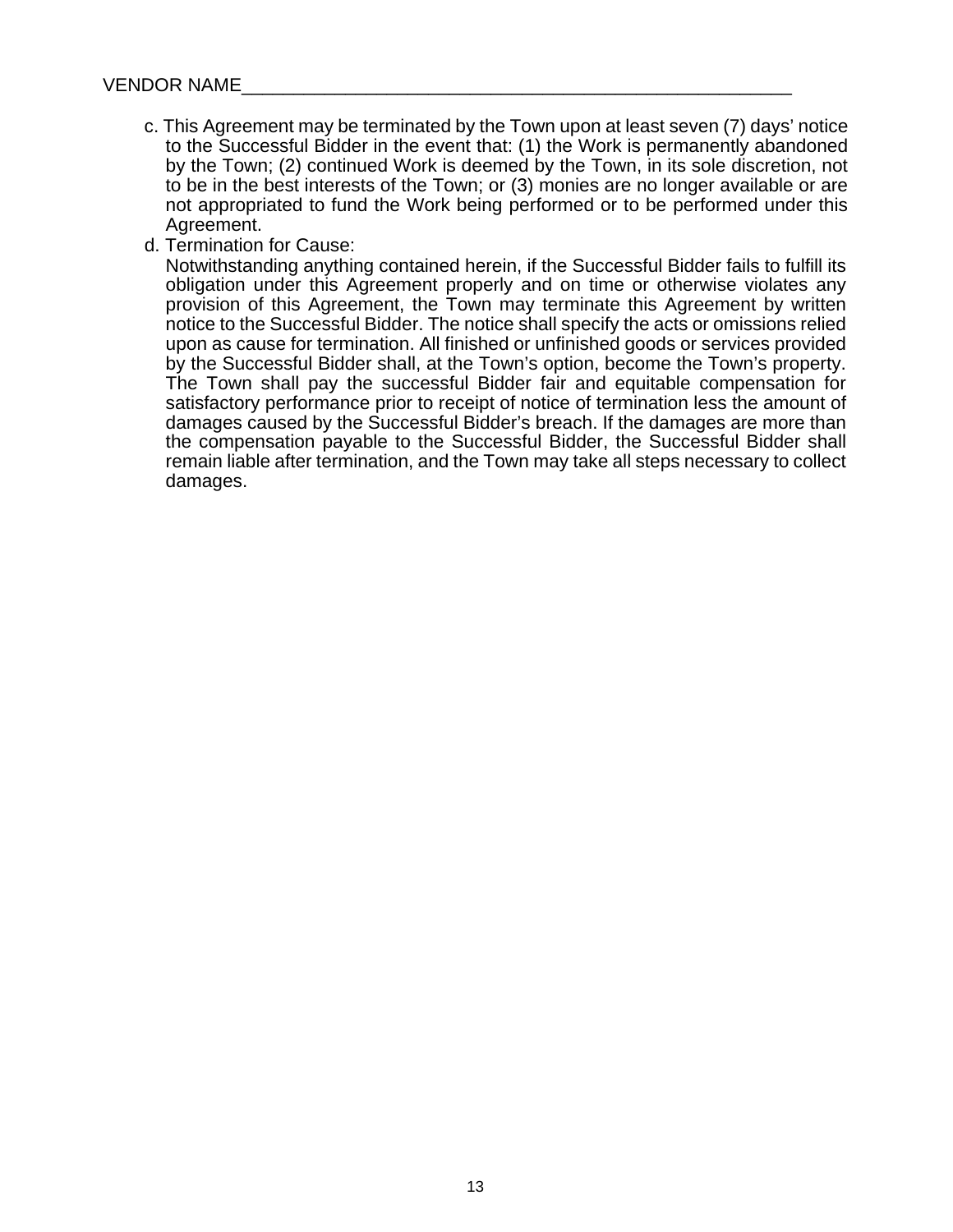# **CHEMICALS FOR SEWER DISTRICT PROPOSAL/BID SHEET**

## **1. Company information**:

- a. Name, physical address, mailing address, telephone number, fax number, the name of the primary contact for this bid, and the e-mail address for the primary contact and/or main office.
- b. Confirm that the company is an authorized dealer/distributor of chemicals for which you are submitting a bid proposal.

Yes or No

#### **2. Insurance**:

- a. Proof of Comprehensive General Liability Insurance, including products completed, contractual, property and personal injury in the amount of \$1,000,000.00 per occurrence and \$2,000,000.00 in the aggregate; and
- b. Proof of professional liability insurance in the amount of (\$1,000,000.00.); and
- c. Proof of Automotive/Equipment Liability (Bodily Injury and Property Damage) insurance in the amount of \$100,000 (per occurrence)/\$300,000 (total).

# **Bidder must include proof of insurance with bid submission.**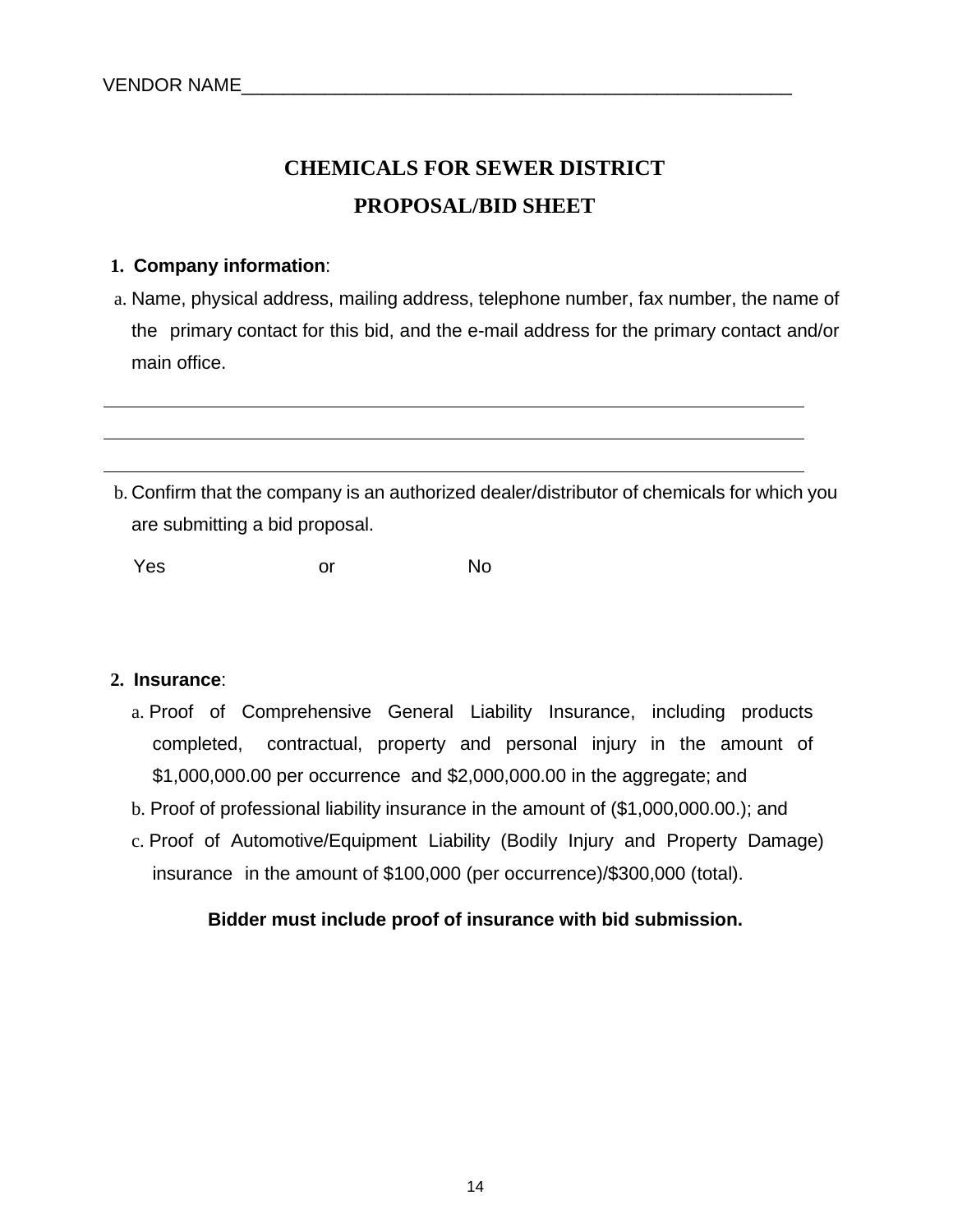**3.** Identify or provide information regarding availability "in stock" or ability to supply within the time parameters set forth in the bid specifications:

|    | <b>Chemical</b>                                                                                                                                                                  | <b>Manufacturer</b> | In Stock?<br>(yes or no) | <b>Estimated</b><br><b>Delivery</b><br><b>Time</b> | <b>Price</b> |
|----|----------------------------------------------------------------------------------------------------------------------------------------------------------------------------------|---------------------|--------------------------|----------------------------------------------------|--------------|
| 1. | PPG ACCU-TAB SL<br><b>TABLETS (CHLORINE)</b><br>55 LB. CONTAINERS<br>APAPROX. 2<br><b>DELIVERIES PER YEAR</b><br>- 25 CONTAINERS PER<br><b>DELIVERY</b><br><b>PRICE PER PAIL</b> |                     |                          |                                                    |              |
| 2. | <b>FERRIC CHLORIDE 37-</b><br>40% SOLUTION 4,000<br><b>BULK DELIVERIES</b><br>APPROX. 4 DELIVERIES<br><b>PER YEAR</b><br>PRICE PER DRY TON                                       |                     |                          |                                                    |              |
| 3. | <b>HYDRATED LIME - 55</b><br>LB. BAGS*unload and<br>restacking<br>required: see<br>specifications                                                                                |                     |                          |                                                    |              |
| 4. | <b>SODIUM</b><br><b>HYPOCHLORITE 15%</b><br><b>SOLUTION - BULK</b><br>APPROX, 2 X PER<br>MONTH - 250 GAL PER<br><b>DELIVERY</b><br><b>PRICE PER GALLON</b>                       |                     |                          |                                                    |              |

**NOTE: IT IS THE RESPONSIBILITY OF THE VENDOR TO MAKE CERTAIN THIS BID DOCUMENT IS DELIVERED TO THE TOWN CLERKS OFFICE AND CLEARLY INDICATED ON THE OUTSIDE OF THE ENVELOPE – DISQUALIFICATION OF BID COULD RESULT IF THESE INSTRUCTIONS ARE NOT FOLLOWED.** 

# **PLEASE PUT VENDOR NAME ON EVERY PAGE**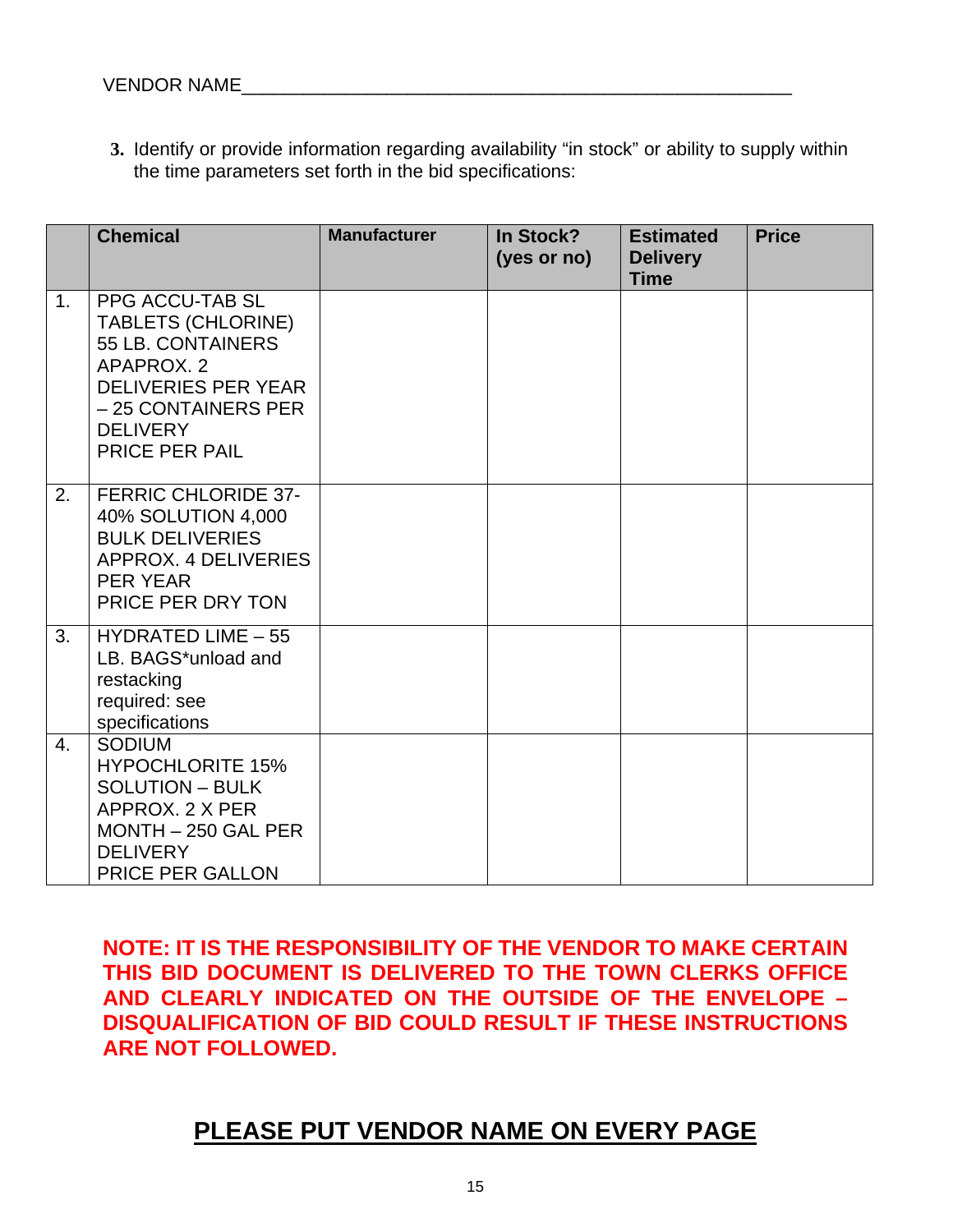# **NON-COLLUSIVE CERTIFICATE**

(MUST BE COMPLETED. SIGNED. NOTARIZED AND RETURNED WITH BID)

UNDER PENALTIES OF PERJURY:

I, \_\_\_\_\_\_\_\_\_, being duly sworn, state and say:

(Name of Representative)

- A) This bid or proposal has been independently arrived at without collusion with any other bidder or with any competitor or potential competitor;
- B) This bid or proposal has not knowingly been disclosed, prior to the opening of bids or proposals for this project, to any other bidder, competitor, or potential competitor;
- C) No attempt has been made or will be made to induce any other person, partnership, or corporation to submit or not to submit a bid or proposal;
- D) The person signing this bid or proposal certifies that he has been fully informed regarding the accuracy of the statements contained in this certification, and under penalties of perjury, affirms the truth thereof, such penalties being applicable to the bidder as the person signing on its behalf; and
- E) That the attached hereto (if a corporate bidder) is a certified copy of a resolution authorizing the execution of this certificate by the signatory of this bid or proposal on behalf of the corporate bidder.

\_\_\_\_\_\_\_\_\_\_\_\_\_\_\_\_\_\_\_\_\_\_\_\_\_\_\_\_\_\_\_\_\_\_\_\_\_\_\_\_\_\_\_\_\_\_\_\_\_\_\_\_\_\_\_\_\_\_\_\_\_\_\_

Corporation:

(PRINT CORPORATION NAME)

By:

(SIGNATURE) (TITLE)

Address: \_\_\_\_\_\_\_\_\_\_\_\_\_\_\_\_\_\_\_\_\_\_\_\_\_\_\_\_\_\_\_\_\_\_\_\_\_\_\_\_\_\_\_\_\_\_\_\_\_\_\_\_\_\_\_

Sworn to before me this

day of , 2019

Notary Public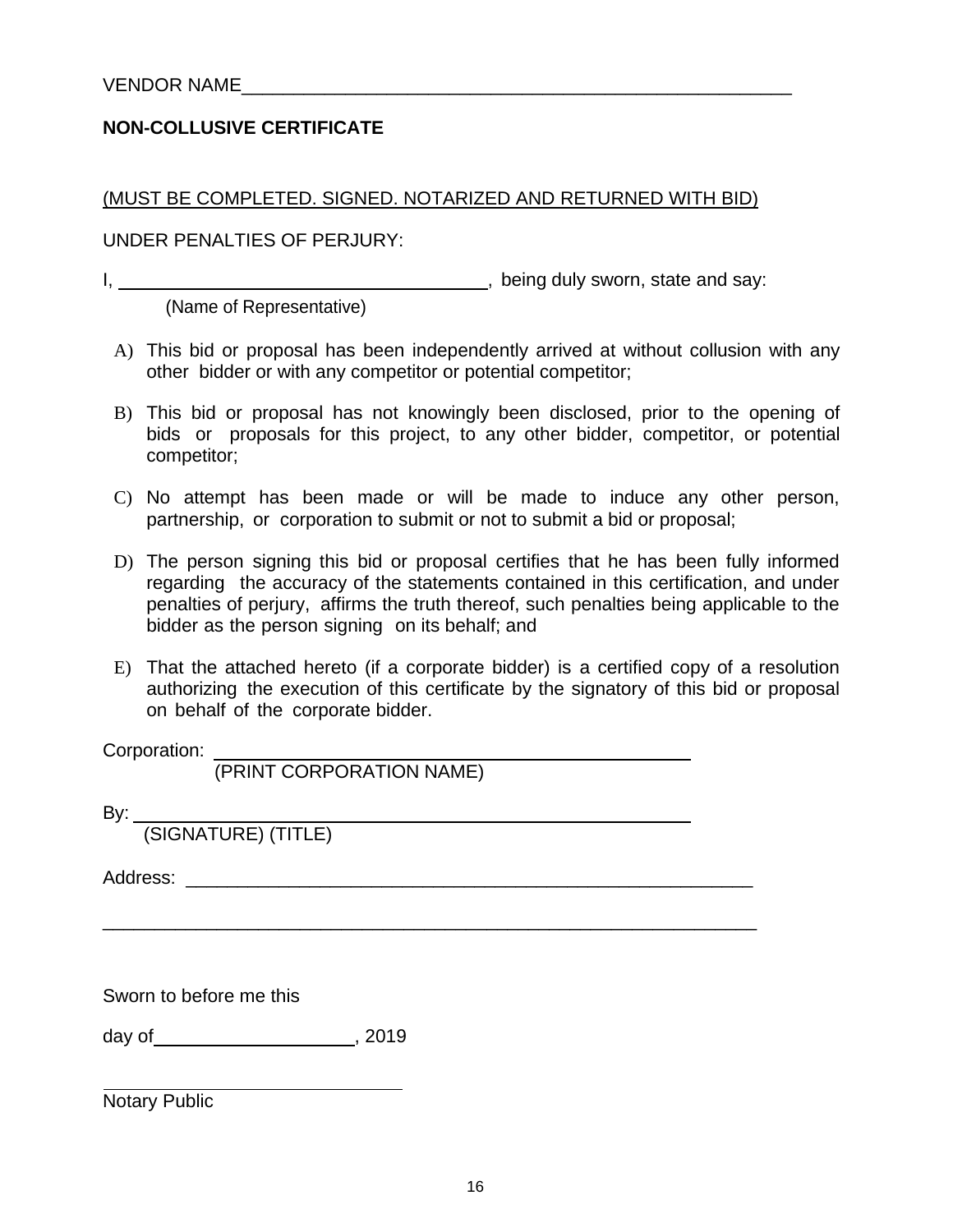#### **SEXUAL HARASSMENT**

"By submission of this bid, each bidder and each person signing on behalf of any bidder certifies, and in the case of a joint bid each party thereto certifies as to its own organization, under penalty of perjury, that the bidder has and has implemented a written policy addressing sexual harassment prevention in the workplace and provides annual sexual harassment prevention training to all of its employees. Such policy shall, at a minimum, meet the requirements of Section 201-G of the Labor Law."

AUTHORIZED SIGNATURE

I/WE FULLY UNDERSTAND THAT THE ACCEPTANCE OF THIS BID IS SUBJECT TO THE PROVISIONS OF SECTION 103A AND 103B OF THE GENERAL MUNICIPAL LAW.

**\_\_\_\_\_\_\_\_\_\_\_\_\_\_\_\_\_\_\_\_\_\_\_\_\_\_\_\_\_\_\_\_\_\_\_\_\_\_\_\_\_\_\_\_\_\_\_\_\_\_\_\_\_\_\_\_\_\_\_\_\_\_\_\_\_\_\_\_\_\_\_\_\_\_\_\_\_\_\_\_** 

 $\overline{\phantom{a}}$  , and the contract of the contract of the contract of the contract of the contract of the contract of the contract of the contract of the contract of the contract of the contract of the contract of the contrac

NAME OF AGENT/DEALER: \_\_\_\_\_\_

ADDRESS: \_\_\_\_\_\_\_\_\_\_\_\_\_\_\_\_\_\_\_\_\_\_\_\_\_\_\_\_\_\_\_\_\_\_\_\_\_\_\_\_\_\_\_\_\_\_\_\_\_\_\_\_\_\_\_\_\_

CONTACT PERSON: \_\_\_\_\_\_\_\_\_\_\_\_\_\_\_\_\_\_\_\_\_\_\_\_\_\_\_\_\_\_\_\_\_\_\_\_\_\_\_\_\_\_\_\_\_\_\_\_\_

DATE:

SIGNATURE OF AGENT/DEALER: \_\_\_\_\_\_\_\_\_\_\_\_\_\_\_\_\_\_\_\_\_\_\_\_\_\_\_\_\_\_\_\_\_\_\_\_\_\_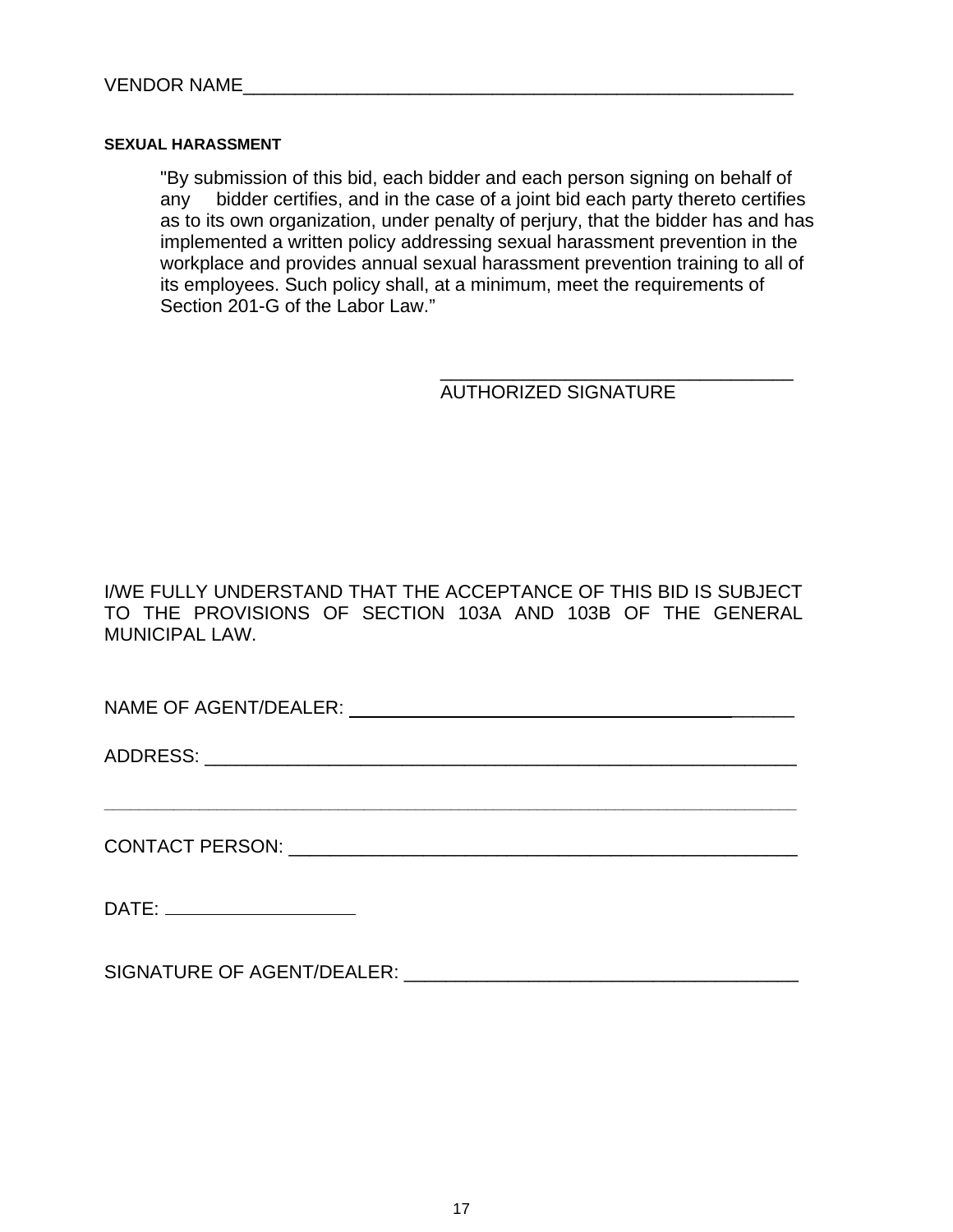VV

# **IRAN DIVESTMENT ACT CERTIFICATION**

As a result of the Iran Divestment Act of 2012 (Act), Chapter 1 of the 2012 Laws of New York, a new provision has been added to the State Finance Law (SFL), § 165-a, effective April 12, 2012. Under the Act, the Commissioner of the Office of General Services (OGS) will be developing a list (prohibited entities list) of "persons" who are engaged in "investment activities in Iran" (both are defined terms in the law). Pursuant to SFL § 165-a(3)(b), the initial list is expected to be issued no later than 120 days after the Act's effective date, at which time it will be posted on the OGS website.

By submitting a bid in response to this solicitation or by assuming the responsibility of a Contract awarded hereunder, Bidder/Contractor (or any assignee) certifies that once the prohibited entities list is posted on the OGS website, it will not utilize on such Contract any subcontractor that is identified on the prohibited entities list.

Additionally, Bidder/Contractor is advised that once the list is posted on the OGS website, any Contractor seeking to renew or extend a Contract or assume the responsibility of a Contract awarded in response to the solicitation, must certify at the time the Contract is renewed, extended or assigned that it is not included on the prohibited entities list.

During the term of the Contract, should the TOWN OF RIVERHEAD receive information that a person is in violation of the above-referenced certification, the TOWN OF RIVERHEAD will offer the person an opportunity to respond. If the person fails to demonstrate that it has ceased its engagement in the investment which is in violation of the Act within 90 days after the determination of such violation, then the TOWN OF RIVERHEAD shall take such action as may be appropriate including, but not limited to, imposing sanctions, seeking compliance, recovering damages, or declaring the Contractor in default.

The TOWN OF RIVERHEAD reserves the right to reject any bid or request for assignment for an entity that appears on the prohibited entities list prior to the award of a contract, and to pursue a responsibility review with respect to any entity that is awarded a contract and appears on the prohibited entities list after contract award.

| <b>Print Name:</b><br><u> 1989 - Andrea Station Barbara, amerikan personal di sebagai personal di sebagai personal di sebagai personal </u> |
|---------------------------------------------------------------------------------------------------------------------------------------------|
|                                                                                                                                             |
| Company Name: Company Name:                                                                                                                 |
| Date:<br><u> 1980 - Jan James Barnett, fransk politik (d. 1980)</u>                                                                         |